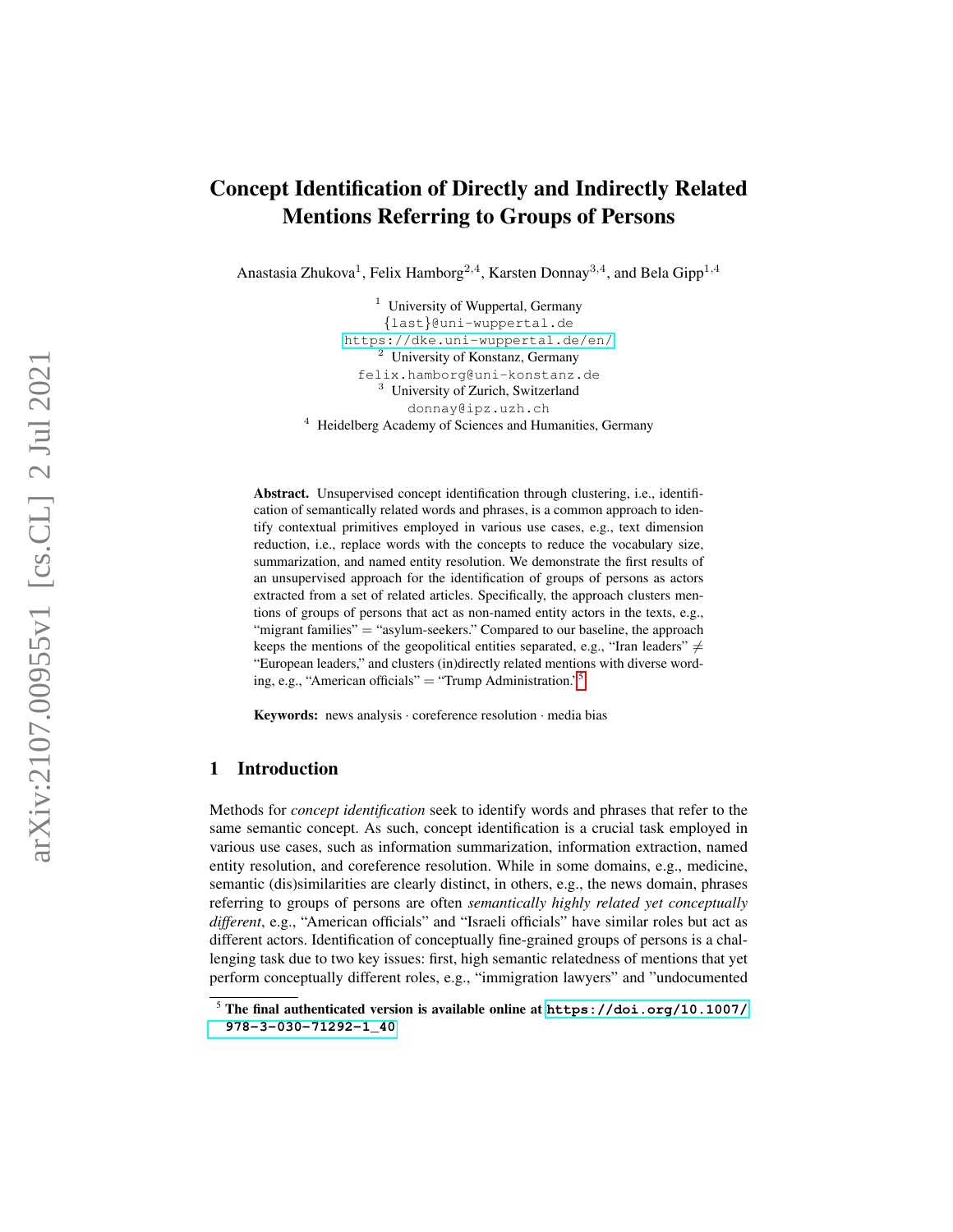2 A. Zhukova et al.

immigrants." Second, event-specific coreferential relations are often prone to high lexical diversity due to the word choice and labeling [\[7\]](#page-12-0), e.g., "Dreamers" and "DACA recipients."

In this work, we propose an unsupervised concept identification approach that automatically extracts conceptually fine-grained clusters of related mentions referring to groups of people from a set of text documents. We narrow down our problem statement to news articles since word choice is especially subtle and rich in the news domain. The goal of our approach is to extract from news stories those group-actors that are the main content elements and yet missed by current coreference resolution and named entity recognition.

## 2 Related Work

Concept identification is a technique important across various use cases, e.g., for dimension reduction (cf. [\[4,](#page-11-0) [9,](#page-12-1) [10\]](#page-12-2)), information extraction (cf. [\[8\]](#page-12-3)), information summarization (cf. [\[2\]](#page-11-1)), coreference resolution of the mentions referring to the same entities (cf. [\[19\]](#page-12-4)), taxonomy construction (cf. [\[3\]](#page-11-2)), and named entity or domain concept recognition (cf. [\[15,](#page-12-5) [17\]](#page-12-6)).

Scholars have proposed supervised tasks where a model is trained to identify domainspecific concepts, e.g., reactions to drugs [\[15,](#page-12-5) [17\]](#page-12-6), by automatically labeling phrases with their respective concepts, e.g., persons or other named entities. Most frequently, concept identification is an unsupervised task to explore the relations between the words or phrases contained in a text  $[8-10, 15]$  $[8-10, 15]$  $[8-10, 15]$ . Unsupervised methods use clustering, e.g., Kmeans [\[9\]](#page-12-1), which find patterns between the elements without prior knowledge. Such methods are typically integrated as preprocessing or intermediate steps so that their results can be used in downstream analysis steps. While less bound to the content of text datasets, clustering-based methods are more difficult to use because one has to find a clustering parameter configuration to yield suitable results for the dataset at hand.

### 3 Methodology

We propose an unsupervised clustering approach that identifies mentions *directly referring* to the same group of individuals in a given context, e.g., "asylum-seekers" and "Central American immigrants," and groups of individuals semantically related to countries or organizations as the representatives of both, i.e., *indirectly coreferential*, e.g., "White House officials" – "Trump administration." For the clustering itself, we employ the core principle of two clustering algorithms: 1) OPTICS clustering algorithm [\[1\]](#page-11-3), i.e., we form clusters by decreasing cluster density; 2) hierarchical clustering (HC) [\[14\]](#page-12-7), i.e., we use the weighted average linkage criterion to merge clusters.

#### <span id="page-1-0"></span>3.1 Mention extraction

A *mention* is a noun phrase (NP) automatically extracted from a parsed text, e.g., by CoreNLP [\[11\]](#page-12-8). We extract NPs not larger than 20 words. For each mention we assign a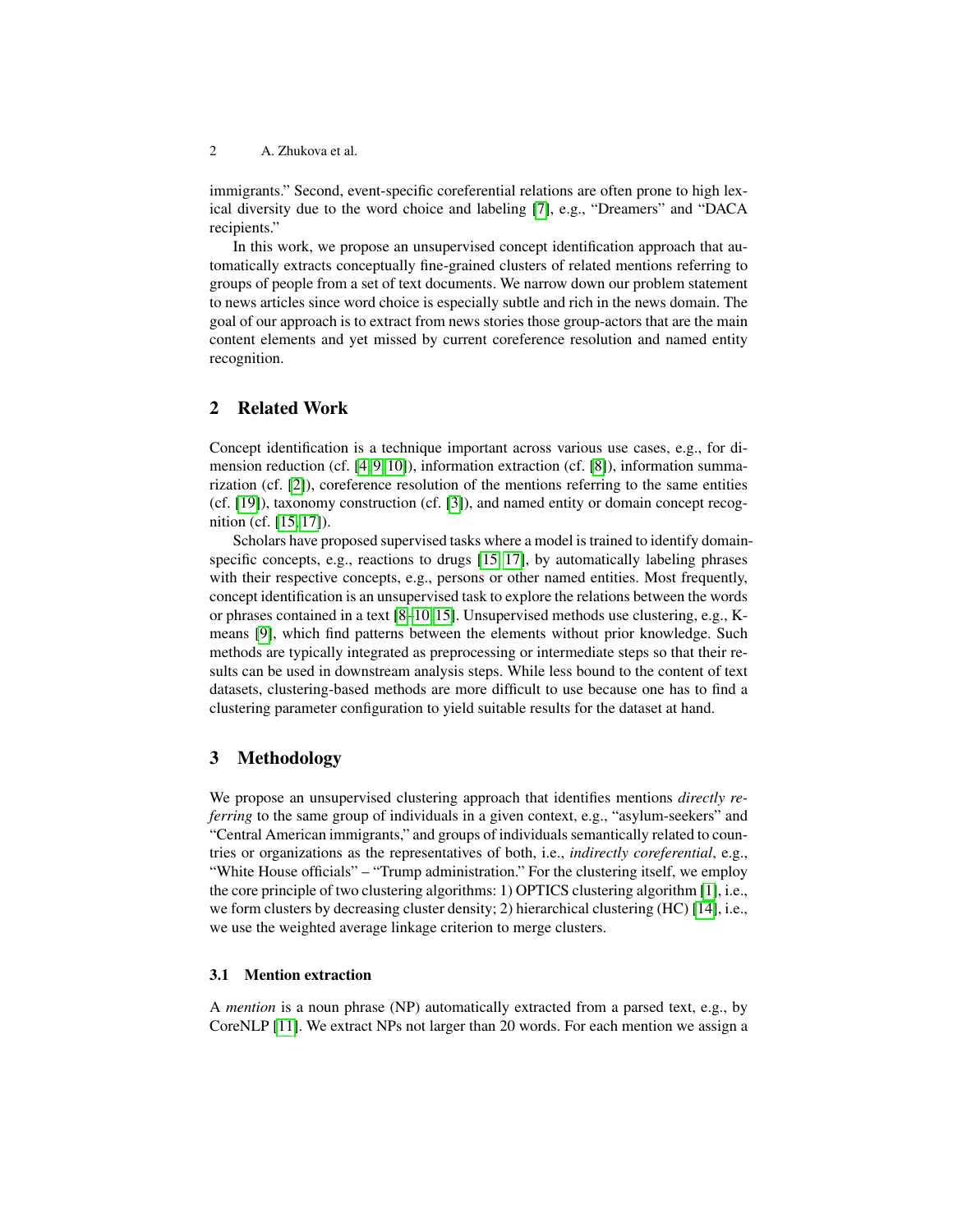<span id="page-2-0"></span>*representative phrase* (RP), i.e., a shortened version of the phrase that includes only the most frequent dependency parsing components of a NP: heads of NPs, compounds, and adjectival and noun modifiers. We use unique RPs as clustering units, i.e., we assume that within a narrow article-based context identical RPs of different mentions  $m_i$  share same meaning  $rp_l = rp(m_i)$ .



Fig. 1: Level of details among the mention types.

To select mentions referring to groups of persons, we apply the entity type identification methodology proposed by Hamborg et al. [\[6\]](#page-12-9) and keep all mentions of four entity types: (1) multiple persons NE ("person-nes"), e.g., "Republicans," (2) multiple persons non-NE ("person-nns"), e.g., "GOP leaders," (3) single person non-NE ("person-nn"), e.g., "a Republican attorney," and (4) group of people ("group"), e.g., "Republican establishment." Fig. [1](#page-2-0) depicts how these types form hypernym-hyponym relations. While "group" is the most general and aggregated type, "person-nn" is the type that has the largest level of details, i.e., the single instances of the groups. Due to the comparably balanced level of detail inherent to concepts of the types "person-nes" and "person-nns," we coin their mentions *core mentions*.

#### 3.2 Pipeline

Our approach consists of six stages where the first identifies cluster cores and subsequent stages expand the clusters: (1) preprocessing, (2) identify cluster cores, (3) form cluster bodies, (4) add border mentions, (5) form non-core clusters, and (6) merge final clusters. Fig. [2](#page-3-0) depicts the principle of the approach.

#### <span id="page-2-1"></span>3.3 Preprocessing

In early experiments, we observed that clustering the unweighted mean word vector representation of RPs, i.e., a mean vector of the vectorized phrases' words, yielded inefficient concept separation, e.g., phrases "American people" and "Mexican people" were clustered into one concept although they refer to different nations. On the contrary, two phrases could be coreferential but only in the narrow event-determined context, e.g., "young illegals" - "DACA recipients."

To improve the effectiveness of clustering, we apply modifications to the vector representation, i.e., (1) employ a weighting scheme of the named entity (NE) components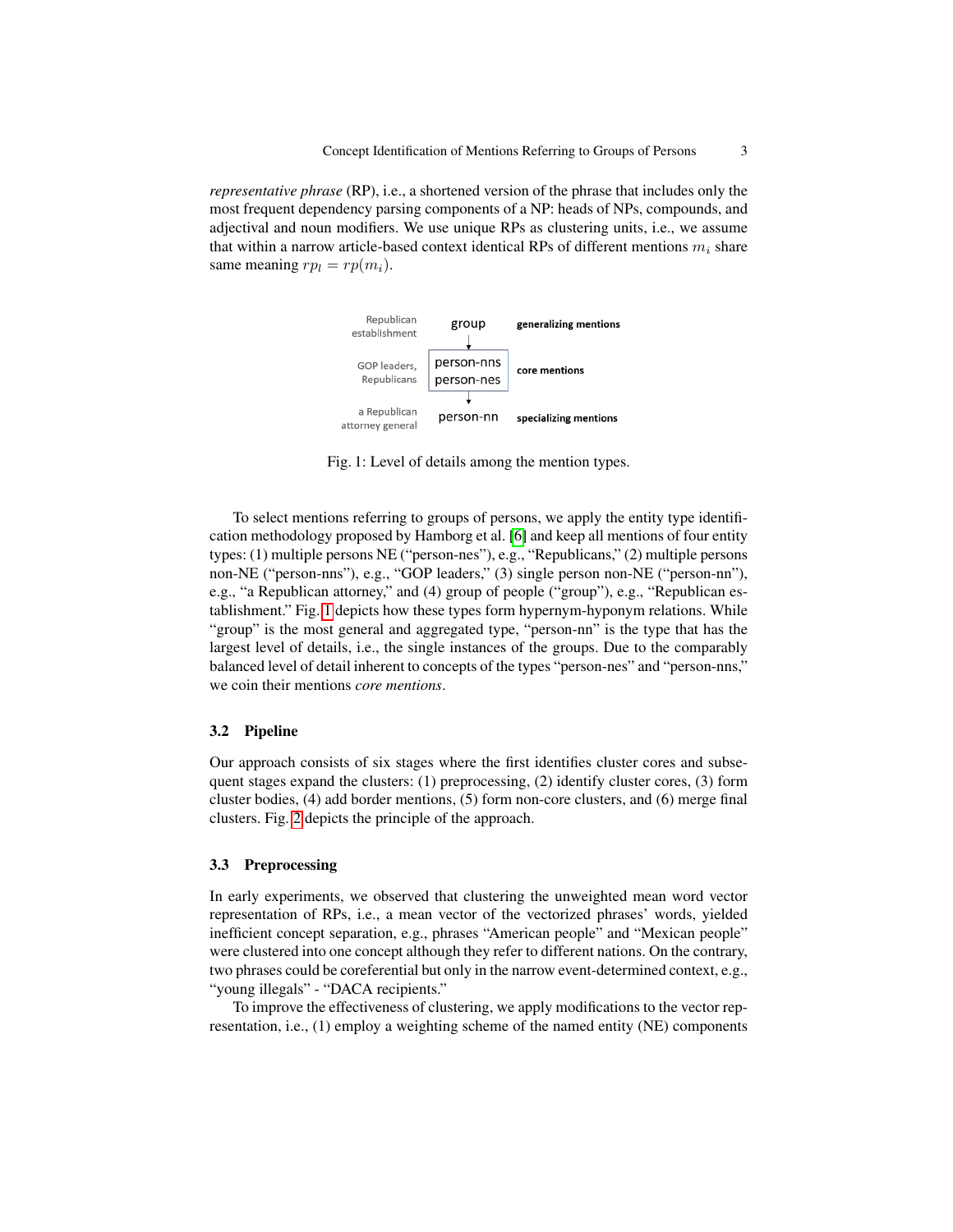

<span id="page-3-0"></span>4 A. Zhukova et al.

Fig. 2: Identification of mention clusters.

of the RPs and (2) calculate more than one similarity matrix to introduce more than one level of similarity between RPs.

Word vector weighting In the narrow article-specific context, word vector weighting [\[21\]](#page-12-10) increases the semantic proximity in the vector space and facilitates the identification of the semantic relatedness and coreferential relations (cf. Fig. [3\)](#page-3-1). We represent phrases as the mean of their weighted words' embedding, i.e.,

<span id="page-3-2"></span>
$$
V(r p_i) = \sum_{\forall i \in |rp|} w_i \cdot v(i)
$$
 (1)

where  $v(i)$  is a vector representation of the *i*-th word and  $w_i$  is a weight assigned to this word. We use word2vec [\[13\]](#page-12-11) as a word embedding model due to its ability to represent both single words and multi-word phrases, resulting in more precisely defined positions of phrases in the vector space.

<span id="page-3-1"></span>

Fig. 3: The weighting of the NEs in phrases increases cosine similarity of related phrases and separates unrelated phrases.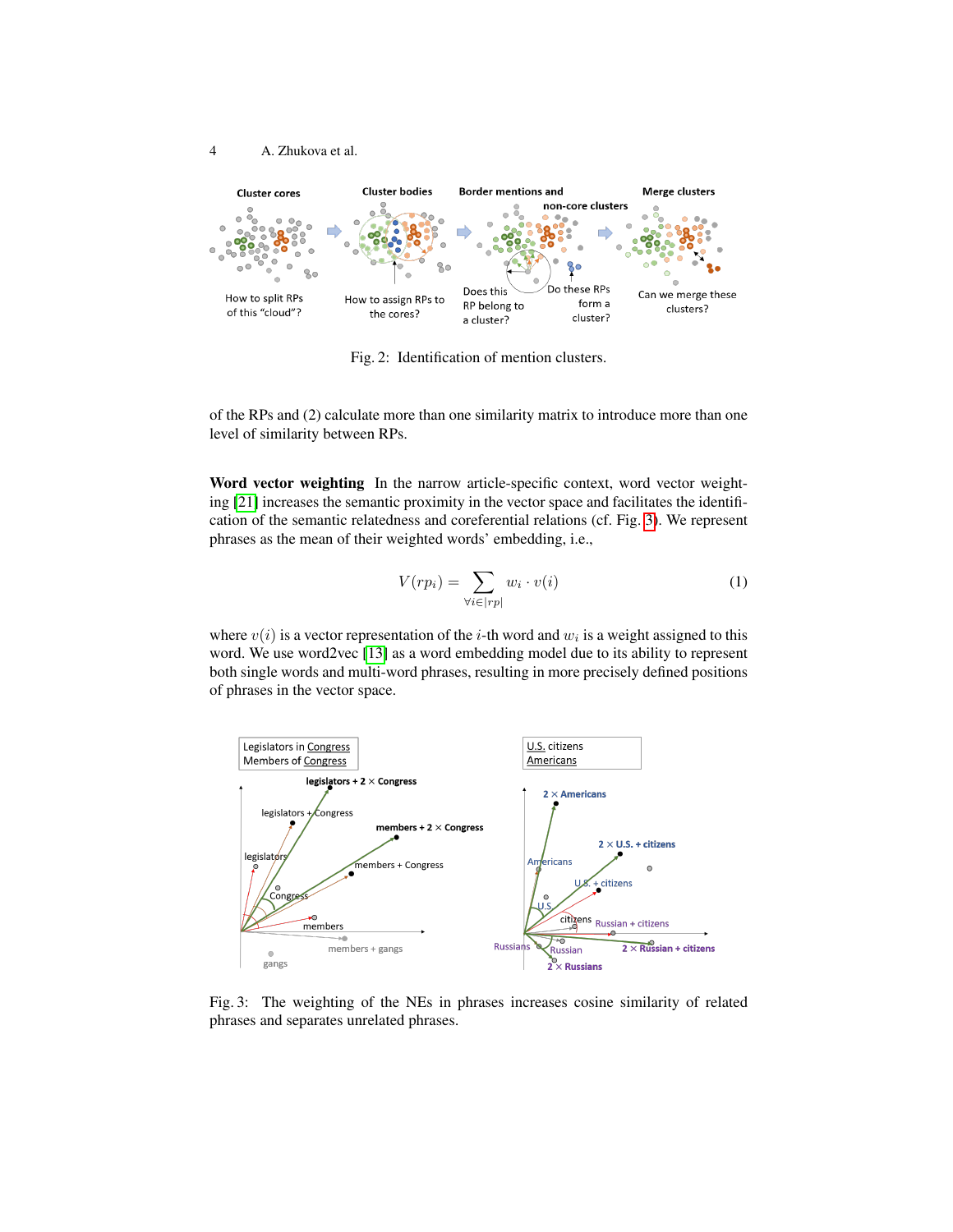A vector representation  $V(r p_k)$  depends on its relations to  $rp_l$  to which a similarity value is calculated. A weight  $w_i$  for a word  $v_i$  in [\(1\)](#page-3-2) is selected as following:

$$
w_i = \begin{cases} NG_{ne(rp_k),ne(rp_l)}, & \text{if } NG_{ne(rp_k),ne(rp_l)} > 0\\ wt, & \text{if } ne(rp_k) \in NG \text{ and } ne(rp_l) = \emptyset \text{ or vice versa} \\ 1, & \text{else} \end{cases} \tag{2}
$$

where  $ne(rp_i)$  is an extracted NE from  $rp_i$ , e.g.,  $ne("Congress"$  members") = "*Congress*" (if  $ne_t \notin rp_k \Rightarrow ne(rp_k) = \emptyset$ ), NG is a *named entity (NE) grid*, i.e., a controlling matrix that allows or restricts similarity calculations between phrases that contain NEs, and  $wt = 1.7$ .

An NE-grid NG determines which types of mentions can be merged. For example, if  $NG_{ne(rp_k),ne(rp_k)} = 0$ , then the mentions of one geo-political entity (GPEs) are not compared to mentions of another GPEs, e.g., "French"  $\neq$  "North Korea." If a value of a NG's cell  $NG_{ne(rp_k),ne(rp_l)} > 0$  then NG favors to merge the corresponding RPs, e.g., "U.S." = "Americans."

The NE-grid is spanned across combined NE chains  $Ch$  of two types: country + nationality  $(Ch_{cn})$  and organization + persons  $(Ch_{op})$ . To construct NE-chains, we use the relations between the terms in the semantic network ConceptNet [\[18\]](#page-12-12). We iterated over the extracted NEs and interlinked them if their corresponding ConceptNet terms have a "SimilarTo" relation. Afterward, we restore full connectivity between the sub-chains, i.e., the restored connectivity of the extracted "United States"-"U.S." and "U.S."-"American" chains yields a chain  $ch_a$  "United States"-"U.S."-"American."

Based on the NE-chains, we constructed the NE-grid NG:

$$
NG_{ne_k,ne_l} = \begin{cases} wt, & \text{if } ne_k \in ch_a \land ne_l \in ch_a \text{ where } ch_a \in Ch_m \\ 1, & \text{if } ne_k \in Ch_m \land ne_l \notin Ch_m \\ 0, & \text{if } ne_k \in Ch_m \land ne_l \in Ch_m \end{cases} \tag{3}
$$

where  $m = cn \vee op$ .

Multiple similarity levels To create additional levels of similarity, we calculate three similarity matrices: 1) a *head-similarity matrix* SH, 2) a *phrase-similarity matrix* SP, and 3) a *core-phrase similarity matrix*  $SPC$ :

$$
SH_{h_i, h_j} = \begin{cases} \text{cossim}(v(h_i), v(h_j)) & \text{if } h_i \neq h_j\\ 0.5 & \text{if } h_i = h_j \end{cases}
$$
 (4)

$$
SP(C)_{rp_i, rp_j} = \begin{cases} 0, & \text{if } \operatorname{cossim}(V(rp_i), V(rp_j)) < thr_{sim_{rp}} \\ & \text{or } rp_i = rp_j \\ \operatorname{cossim}(V(rp_i), V(rp_j)), & \text{else} \end{cases}
$$

(5)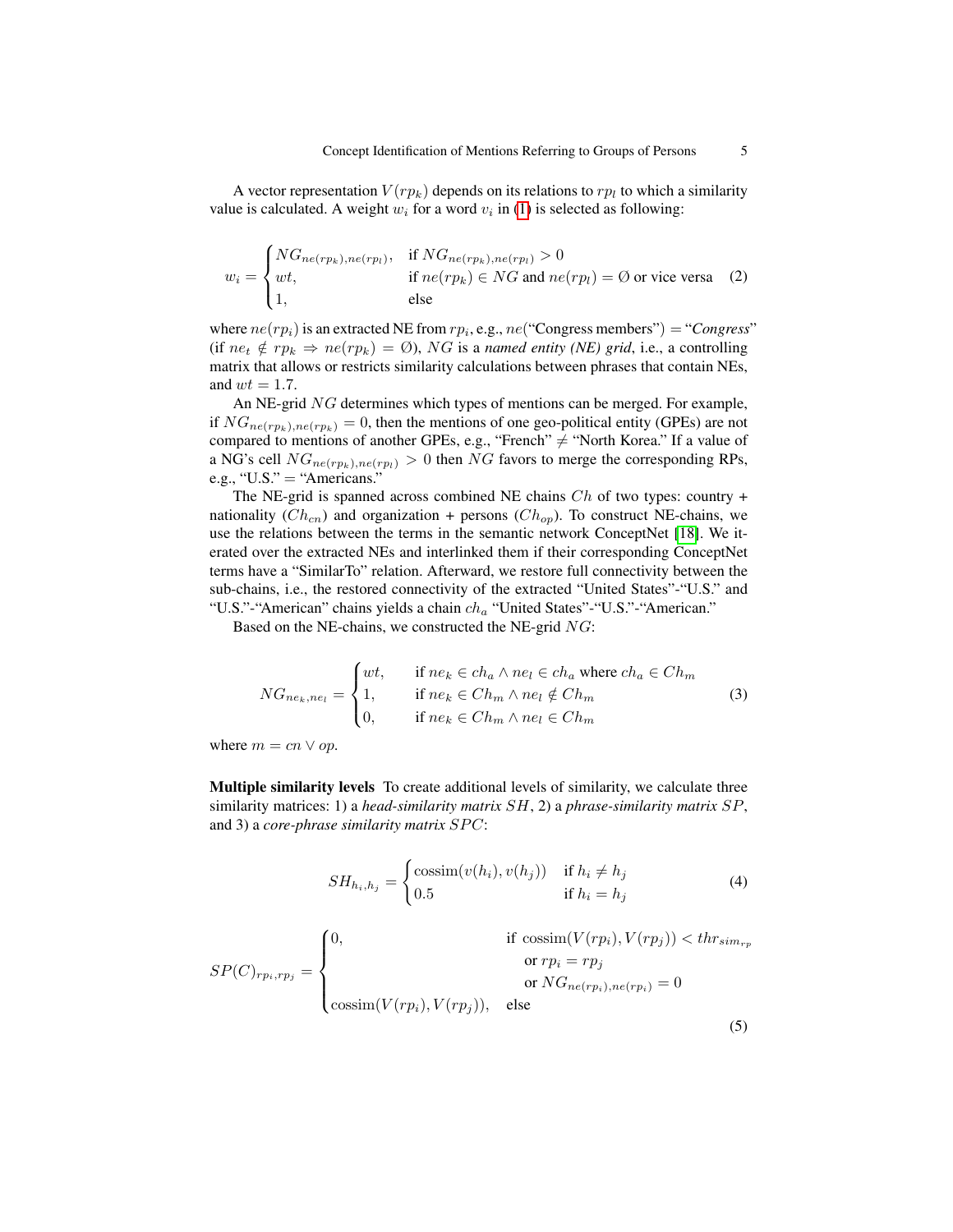where  $h_k = h(r p_i)$  is the head of a phrase, e.g.,  $h("Congress members") = "members,"$ cossim is cosine similarity,  $v(\cdot) / V(\cdot)$  is a vector representation of words or phrases,  $thr_{sim_{rp}} = 0.4$  is a threshold for the minimum RP similarity, and  $SPC$  is a subset matrix of the SP with the RPs that are core-mentions.

The output of the preprocessing step consists of three similarity matrices (SH, SP,  $SPC$ ) that represent similarity of RPs as to three levels and an NE-grid NG that determines restriction rules for operations between mentions.

#### 3.4 Identification of the cluster cores

We start clustering with identification of the *cluster cores* (CC), i.e., cluster the core mentions' RPs (CRP) as the most distinctive among all RPs (see Sec. [3.1\)](#page-1-0). Two core RPs  $crp_i$  and  $crp_j$  form a CC if they meet two requirements: (1)  $SPC_{crp_i,crp_j} > 0$  and  $SH_{crp_i,crp_j} > 0$ , (2)  $crp_i$  and  $crp_j$  were similar to a sufficient number of other core RPs according to the *ratio matrix* RM. Following OPTIC's principle of creating more similarity levels compared to one similarity metric, we form a *ratio matrix* RM for the core RPs. Each element in RM shows a normalized count of the core RPs to which two RPs at a hand are similar to:

$$
RM_{crp_i,crp_j} = \begin{cases} frac & \text{if frac} \ge OR_{thr} \land crp_i \ne crp_j \\ 0 & \text{else} \end{cases}
$$
 (6)

where

$$
frac = \frac{\sum (b(SPC_{crp_i}) \land b(SPC_{crp_j}))}{max(\sum b(SPC_{crp_i}), \sum b(SPC_{crp_j}))}
$$
(7)

and  $b(\cdot)$  is a binary representation of values in a vector (1 if a cell value is larger than 0, else 0);  $OR_{thr} = 0.5 \le \log_{5000} |RP| \le 0.7$ , i.e., the threshold is balanced based on the size of unique RPs: a larger number of RPs imposes more strict similarity requirements for the cluster cores.

<span id="page-5-0"></span>

Fig. 4: Identification of chains of related core representatives: this example yields two core clusters.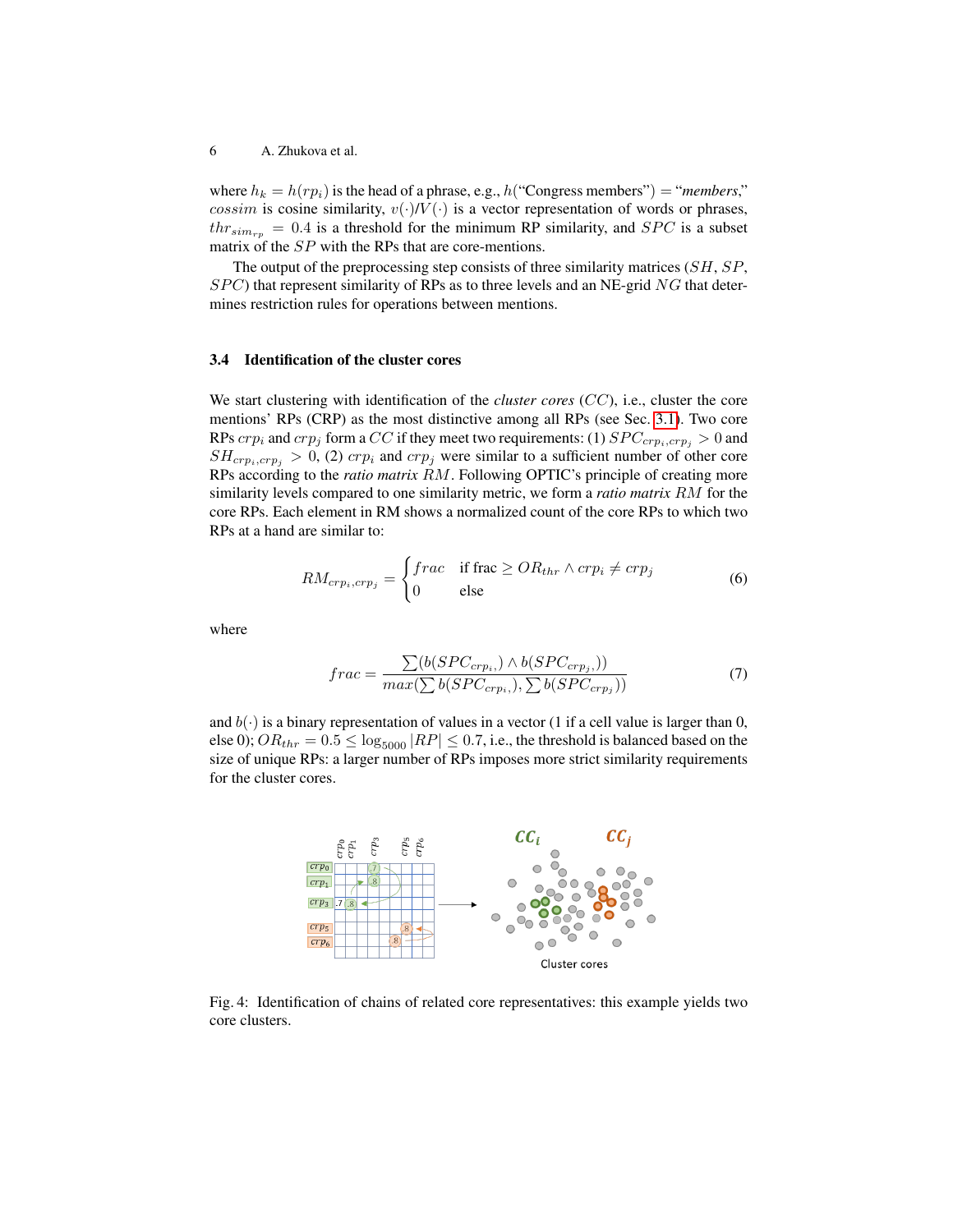Finally, we iterate over the elements of RM and recursively collect chains of the interlinked CRPs, as shown in Fig. [4.](#page-5-0) A chain is considered complete once no other core RPs can be added to it.

#### 3.5 Forming of cluster bodies

To further extend the clusters, we form *cluster bodies* CB by expanding the identified cored with the unclustered RPs (Fig. [5\)](#page-6-0). First, we assign RPs to the cluster cores if a RP was similar to at least one of the core RPs and the merge is allowed by NG:

$$
CB_i = \{ rp \cup CC_i | \forall rp \in RP, \exists cc \in CC_i : S_{rp, cc} \ge 0.5 \text{ and } NG_{ne(rp),ne(\forall CC_i)} \ne 0 \} \quad (8)
$$

<span id="page-6-0"></span>

Fig. 5: Identification of cluster bodies. Fig. 6: Adding border mentions.

Second, we intersect cluster bodies (CB) with each other to check if there were noncore RPs that belonged to both CBs. If so, we resolve the conflicting RPs by calculating a normalized similarity score between an  $rp_{conf} \in CB_i \cap CB_j$  and non-conflicting RPs of each CB, and choosing a CB with the largest similarity score:

$$
sim_{r_{Pconf},CB_i} = \frac{1}{|CB_i|} \left( \sum_{cb \in CB_i} |rp_{conf} \cap cb| + \sum_{cb \in CB_i} SP_{r_{Pconf},cb} \right) \tag{9}
$$

$$
CB_{best} = \arg \max_{i \in |CB|} sim_{r_{Pconf}, CB_i}
$$
 (10)

i.e., similarity consists of the number of overlapping words between an RP and clustered RPs and the sum of their cross-similarity values.

#### 3.6 Adding border mentions

We define *border mentions* as the remaining RPs that are similar at least to two body RPs (Fig. [6\)](#page-6-0). We add a border RP  $rp$  to a cluster body  $CB_i$  and formed a cluster  $C_i$  if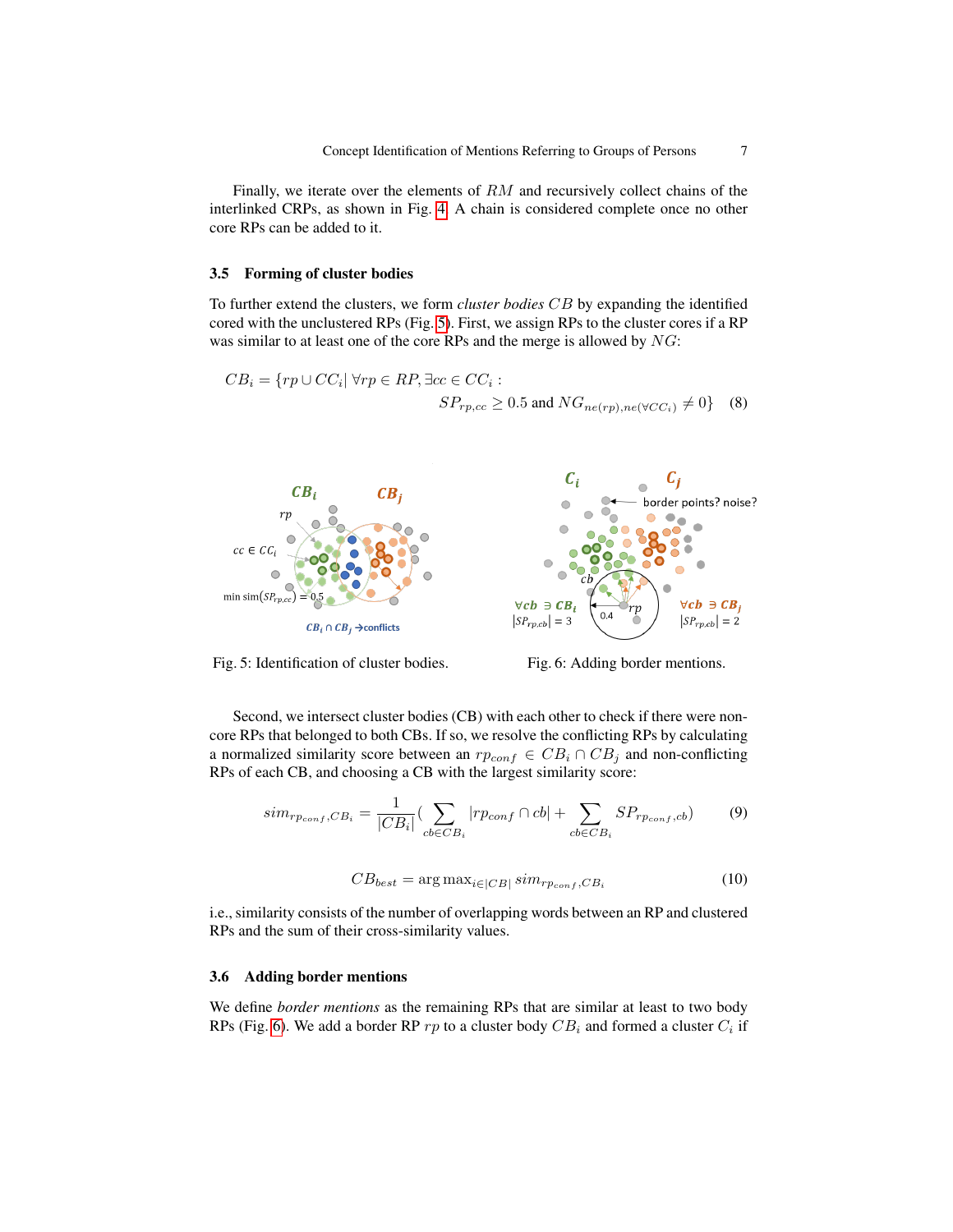$rp$  is similar to at least two RPs in  $CB_i$  and has the largest normalized similarity score to  $CB_i$ :

$$
C_{i} = \{rp \cup CB_{i} | \forall rp \in RP :
$$
  
\n
$$
|SP_{rp, \forall cb \in CB_{i}} > 0| \ge 2 \quad \land \quad NG_{ne(rp), ne(\forall cb \in CB_{i})} \ne 0 \quad \land
$$
  
\n
$$
max_{CB_{i} \in CB} \left( \frac{\sum_{cb \in CB_{i}} SP_{rp, cb}}{|\{\forall cb \in CB_{i} : SP_{rp, cb} > 0\}|} \right)
$$
(11)

#### 3.7 Form non-core clusters

Some unmerged RPs can form non-core clusters, i.e., they are similar to other RPs but do not meet requirements to become core points (see Fig[.2\)](#page-3-0). We form a *non-core cluster* around a rp as:

$$
nC_i = \{rp \bigcup_{rp_j \notin C} rp_j, \text{if } SP_{rp, rp_j} \ge 0.5\} \tag{12}
$$

#### 3.8 Merging final clusters

When all clusters are formed, the final step of the pipeline is to check if clusters can be further merged based on combined features of word count and word embeddings. We create an extended list of modifiers, i.e., all the previous (see Sec[.3.3\)](#page-2-1) and also number and apposition modifiers. We compare the identified clusters according to a cosine similarity of the weighted vector representation using this extended list.

Each cluster  $C_i$  is, first, represented with the counted RPs' lowercased lemmas  $L_i$ . We treat clusters as documents and transformed the clusters into the TF-IDF representa-tion [\[21\]](#page-12-10). Each cluster  $C_i$  is represented as a TF-IDF-weighted average word embedding representation of its lemmas:

$$
VC(C_i) = \frac{\sum_{l \in L_i} t(l) \cdot v(l)}{|L_i|} \tag{13}
$$

where  $t(l)$  if a TF-IDF coefficient of a lemma l in a cluster  $C_i$ . We construct a cluster cross-similarity matrix SC, where each element is:

$$
SC_{C_i, C_j} = \begin{cases} \n\begin{cases} \n\begin{aligned} \n\begin{aligned} \n\begin{aligned} \n\begin{aligned} \n\begin{aligned} \n\begin{aligned} \n\begin{aligned} \n\begin{aligned} \n\begin{aligned} \n\begin{aligned} \n\begin{aligned} \n\begin{aligned} \n\begin{aligned} \n\begin{aligned} \n\begin{aligned} \n\begin{aligned} \n\begin{aligned} \n\begin{aligned} \n\begin{aligned} \n\begin{aligned} \n\end{aligned} \\
\n\end{aligned}\n\end{aligned}\n\end{aligned}\n\end{aligned}\n\end{cases} & \n\end{aligned}\n\end{cases} & \begin{aligned} \n\begin{aligned} \n\begin{aligned} \n\begin{aligned} \n\begin{aligned} \n\begin{aligned} \n\begin{aligned} \n\begin{aligned} \n\begin{aligned} \n\begin{aligned} \n\begin{aligned} \n\begin{aligned} \n\begin{aligned} \n\begin{aligned} \n\begin{aligned} \n\end{aligned} \\
\n\end{aligned}\n\end{aligned}\n\end{aligned}\n\end{aligned}\n\end{cases} & \n\end{cases} & \n\begin{aligned} \n\begin{aligned} \n\begin{aligned} \n\begin{aligned} \n\begin{aligned} \n\begin{aligned} \n\begin{aligned} \n\begin{aligned} \n\begin{aligned} \n\begin{aligned} \n\begin{aligned} \n\begin{aligned} \n\begin{aligned} \n\begin{aligned} \n\end{aligned} \\
\n\end{aligned}\n\end{aligned}\n\end{aligned}\n\end{aligned}\n\end{cases} & \n\end{cases} & \n\begin{aligned} \n\begin{aligned} \n\begin{aligned} \n\begin{aligned} \n\begin{aligned} \n\begin{aligned} \n\begin{aligned} \n\begin{aligned} \n\begin{aligned} \n\begin{aligned} \n\begin{aligned} \n\begin{aligned} \n\begin{aligned} \n\begin{aligned} \n\end{aligned} \\
\n\end{aligned}\n\end{aligned}\n\end{aligned}\n\end{aligned}\n\end{cases} & \n\end{aligned} & \n\begin{aligned} \n\begin{aligned} \n\begin{aligned} \n\begin{aligned} \n\begin{aligned} \n\begin{aligned} \n\begin{aligned} \n\begin{aligned} \n\begin{aligned} \n\begin{aligned} \n\begin{aligned} \n\begin{aligned} \n\begin{aligned} \n\begin{aligned} \n\
$$

where  $sim = \cos \text{sim}(VC(C_i), VC(C_j)).$ 

Following the principle from Fig. [4,](#page-5-0) we identify chains of clusters, i.e., the final clusters that contain related mentions.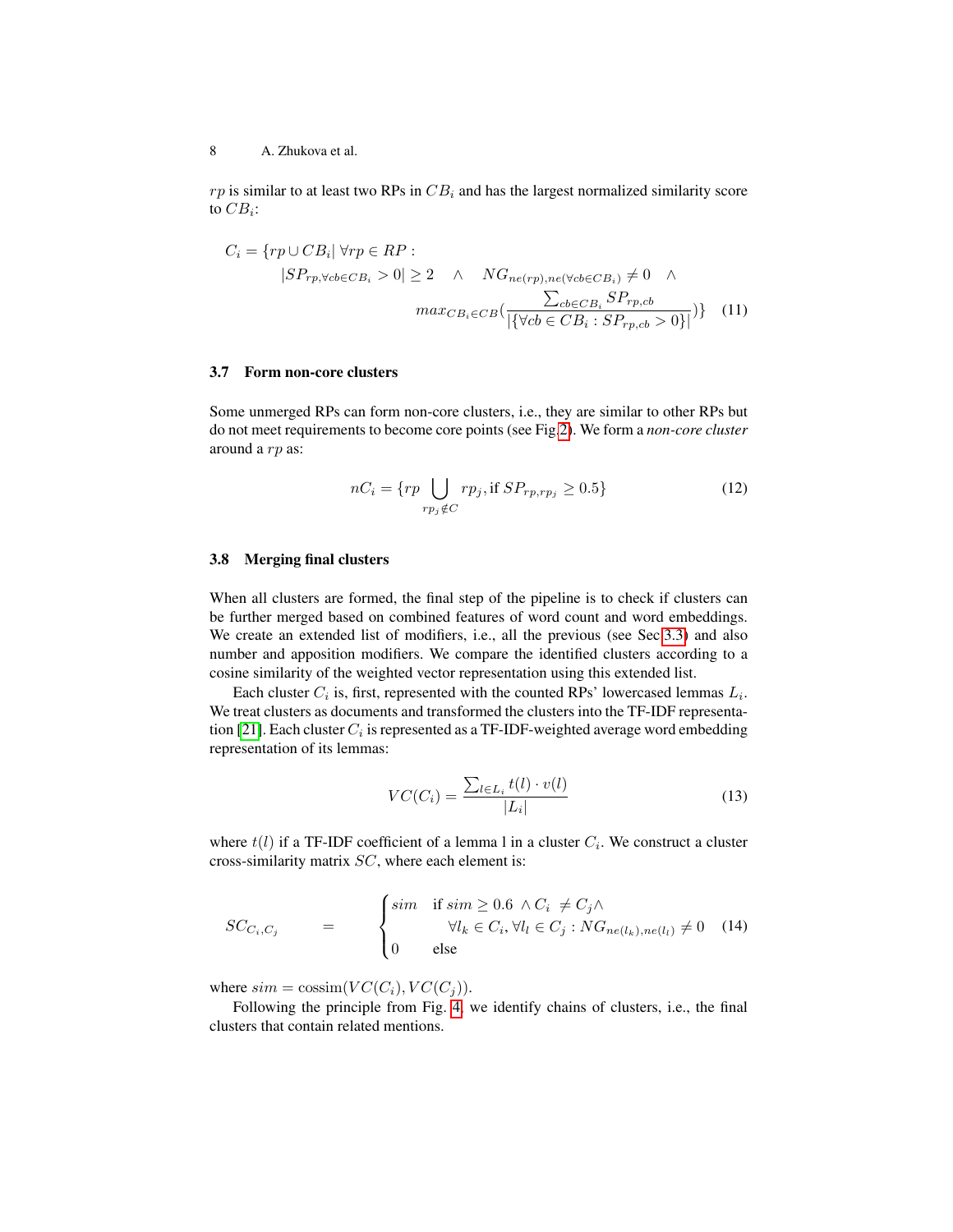## 4 Preliminary evaluation and Discussion

As a preliminary evaluation, we extracted concepts of (in)directly related mentions from five sets of event-related news articles with the identical parameters and we qualitatively analyzed the results. We used NewsWCL50 (N) [\[6\]](#page-12-9) and ECB+ (e) [\[5\]](#page-11-4) as datasets that fulfill such criterion for the text collection.

Table [1](#page-9-0) depicts examples of the identified concepts, i.e., clusters of the related mentions, from a subset of the events of each dataset. The column with concept names contains manually created labels that summarized automatically identified clusters of the related mentions. The column "Mentions" contains unique mentions of an identified clusters. Mentions are separated with the keywords that indicate the stages at which the mentions were clustered.

The analysis of the indirectly referring mentions to groups of people shows that the proposed clustering approach successfully separated mentions related to GPEs such as "Israeli officials" and "American officials." These mentions refer to different concepts but are quite similar due to the shared word "officials." The identified concepts from the event N9 ("American officials," "Iranian regime," "Israeli officials,", and "European leaders") show that the approach effectively separated mentions of multiple GPEs from the same text.

Clustering of directly referring mentions, e.g., from the "Central American migrants" concept from event N6, resolves mentions such as "Central American transgender women," "asylum-seekers," "caravan," and "undocumented immigrants." This demonstrates that the proposed approach successfully clustered mentions that are exposed to context-specific coreference relations, i.e., none of these mentions are commonknown synonyms to each other. Moreover, the approach successfully separated the "Immigration lawyers" concept from the "Migrants" concept although the noun "immigration" is shared among the two, which makes these mentions semantically similar. On the contrary, the "Migrants" concept contains falsely clustered mentions that refer to the various supporters of the immigrant caravan. Separation of such mentions with semantically close yet conceptually different meanings remains the biggest challenge for the algorithm and requires improvements to the clustering approach.

To test, if a state-of-the art clustering algorithm achieved similar concepts, we reclustered the mentions from two exemplary chosen documents, N6 and N9 in Table [1,](#page-9-0) with hierarchical clustering (HC). Table [2](#page-10-0) shows the results of HC with average linkage criterion, cosine distance (using a threshold  $0.7$ ) for both datasets.<sup>[6](#page-8-0)</sup> Likewise in Table [1,](#page-9-0) we manually named the concepts which contained conceptually related mentions. While some of the mentions formed more narrowly and fine-grained defined concepts, HC also clustered conceptually different mentions and left approximately 25% of the input mentions unclustered ("NOT" clusters in Table [2\)](#page-10-0).

The proposed clustering approach might be beneficial to cross-document coreference resolution (CDCR), i.e., resolution of the coreferential mentions of various entities across sets of related text documents. Such entity types as groups of people and mentions of the GPEs are some of the targets for CDCR. When implemented as a part

<span id="page-8-0"></span> $6$  The threshold was optimized per event as the one producing both the highest mean crossphrase cosine similarity and clustering the most phrases.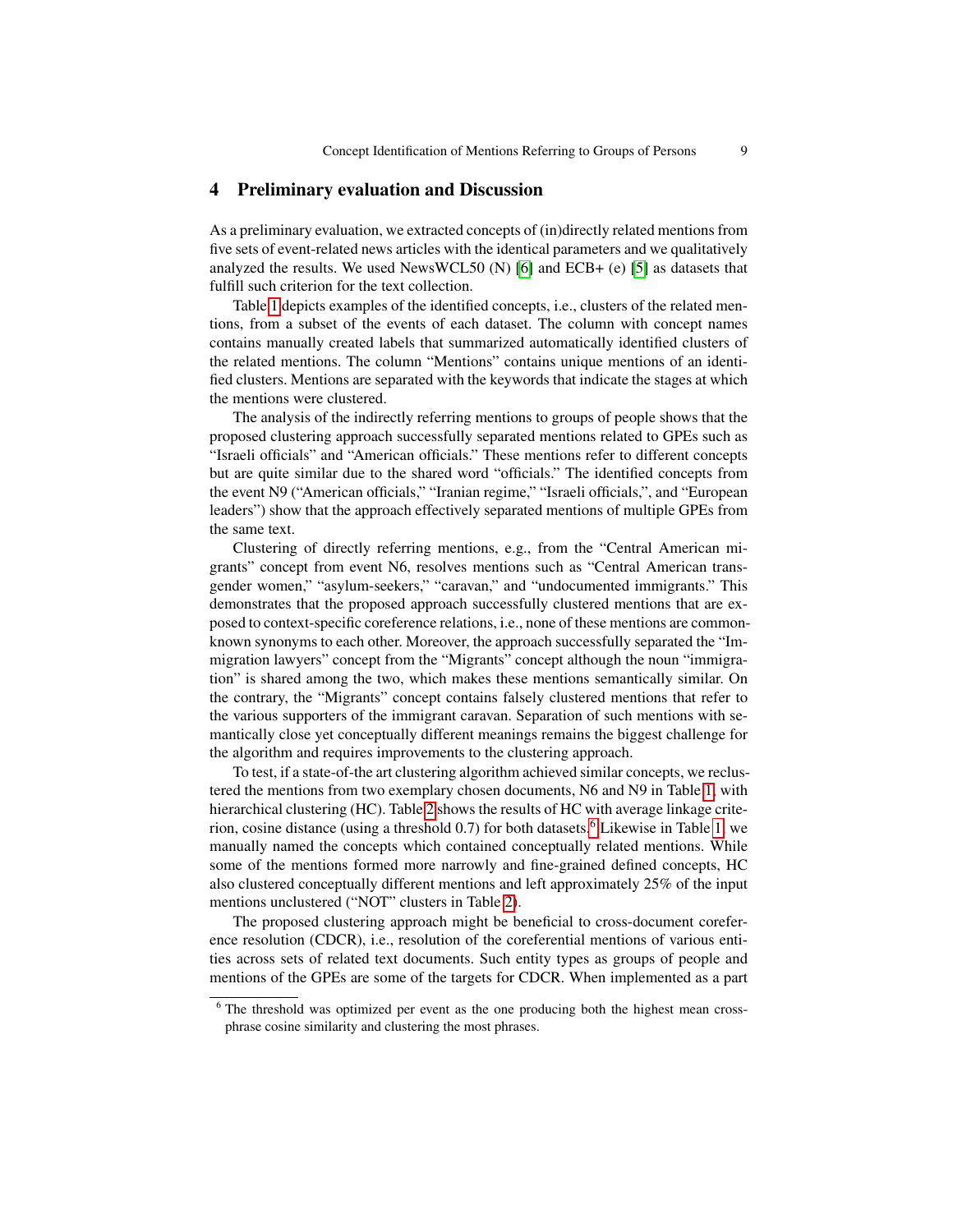## 10 A. Zhukova et al.

<span id="page-9-0"></span>

|                | eID Concept name            | Mentions                                                                                |
|----------------|-----------------------------|-----------------------------------------------------------------------------------------|
|                | Republican                  | Con- CORE: House Republican committee chairmen, congressional commit-                   |
| N1             | gressional officials        | tees, Republican chairmen, Republican Congressional intelligence of-                    |
|                |                             | ficials, Congressional leadership BODY: House committees, congres-                      |
|                |                             | sional leaders, congressman BORDER: top aides, secretary, prudent law                   |
|                |                             | enforcement official, Leadership, chairmen, aides, his administration                   |
|                | Lawmakers                   | CORE: Select lawmakers, lawmakers, Many Democrats, analysts BODY:                       |
|                |                             | Conservatives                                                                           |
|                |                             | Mueller investiga- CORE: investigators, Mueller investigators BODY: Federal prosecutors |
|                | tors                        |                                                                                         |
|                | Russian agents              | CORE: Russian agents, Russian intelligence agents, Russians BORDER:                     |
| N3             |                             | voters, its agents, Russian officials                                                   |
|                | U.S. intelligence           | CORE: American public, intelligence committees, American people,                        |
|                |                             | Americans, U.S. intelligence community BORDER: people, public                           |
|                | Migrants                    | CORE: Central American migrants, asylum-seekers, Similar migrant                        |
| N <sub>6</sub> |                             | groups, Central Americans, gay migrants, American sponsors, Central                     |
|                |                             | American children, several American advocacy groups, Asylum-seeking                     |
|                |                             | immigrant, Central American transgender women, refugees, their case,                    |
|                |                             | undocumented immigrants, immigrant rights activists BODY: Asylum-                       |
|                |                             | seekers, individuals, queer, migrant families, legitimate asylum-seekers,               |
|                |                             | Migrant caravan, migrants, individual BORDER: caravan main organiz-                     |
|                |                             | ing group, past 24-hours several groups, asylum seekers, families, his                  |
|                |                             | case, smugglers, immigration judges, particular group, caravan, sponsor,                |
|                |                             | several groups, American sponsor, nonprofit group, children, Migrants,                  |
|                |                             | groups, protesters, his children, many migrants, group, their cases, her                |
|                |                             | children, Immigrants, activists, their children, immigrants                             |
|                | Immigration                 | CORE: volunteer lawyers, good attorneys, volunteer attorneys, immigra-                  |
|                | lawyers                     | tion lawyers BODY: legal observers BORDER: attorney                                     |
|                | <b>U.S.</b> authorities     | CORE: U.S. government officials, Trump administration, U.S. author-                     |
|                |                             | ities, U.S. immigration officials, American border authorities BODY:                    |
|                |                             | Southwest border states, Other administration officials BORDER: offi-                   |
|                |                             | cer, authorities, officials, U.S. immigration lawyers, asylum officer, in-              |
|                |                             | spectors, administration, lawyers, U.S. families, Attorneys, credible-fear              |
|                |                             | officers, Lawyers, his family, your family, international residents, his ad-            |
|                |                             | ministration                                                                            |
|                | American officials          | CORE: Former intelligence officials, American officials, White House                    |
|                |                             | officials, outside experts, Officials BODY: Trump administration, intelli-              |
| N <sub>9</sub> |                             | gence community, officials BORDER: administration                                       |
|                | Iranian regime              | CORE: brutal regime, Iran leaders, exhaustive regimes, inspectors, in-                  |
|                |                             | spection regime, Iranian regime BORDER: regime                                          |
|                | Israeli officials           | CORE: senior Israeli official, Israelis, Israeli networks, Israeli leader, Is-          |
|                |                             | raeli officials                                                                         |
|                | European leaders            | <b>CORE: Europeans, European leaders</b>                                                |
|                | South                       | Sudanese CORE: Yida camp, camp, Enough Project sources, South Sudanese                  |
|                | e41 refugee camp            | refugee camp, sources, Yida refugee camp BORDER: refugee camp                           |
|                | South Sudan Lib-            | CORE: armed dissident groups, South Sudan Liberation Army rebel                         |
|                |                             | group, pro-southern groups, activist group, backing rebel groups, armed                 |
|                | eration Army rebel<br>group | groups, minority ethnic group, American activist BORDER: their groups,                  |
|                |                             |                                                                                         |
|                | Reuters correspon-          | group<br>CORE: press conference, reporters, Reuters correspondent, November             |
|                | dent                        | press conference BORDER: our correspondent                                              |
|                |                             |                                                                                         |

Table 1: Results produced with the proposed concept identification approach. "N"/"e"+ID indicates a dataset and the internal ID of the events of each dataset.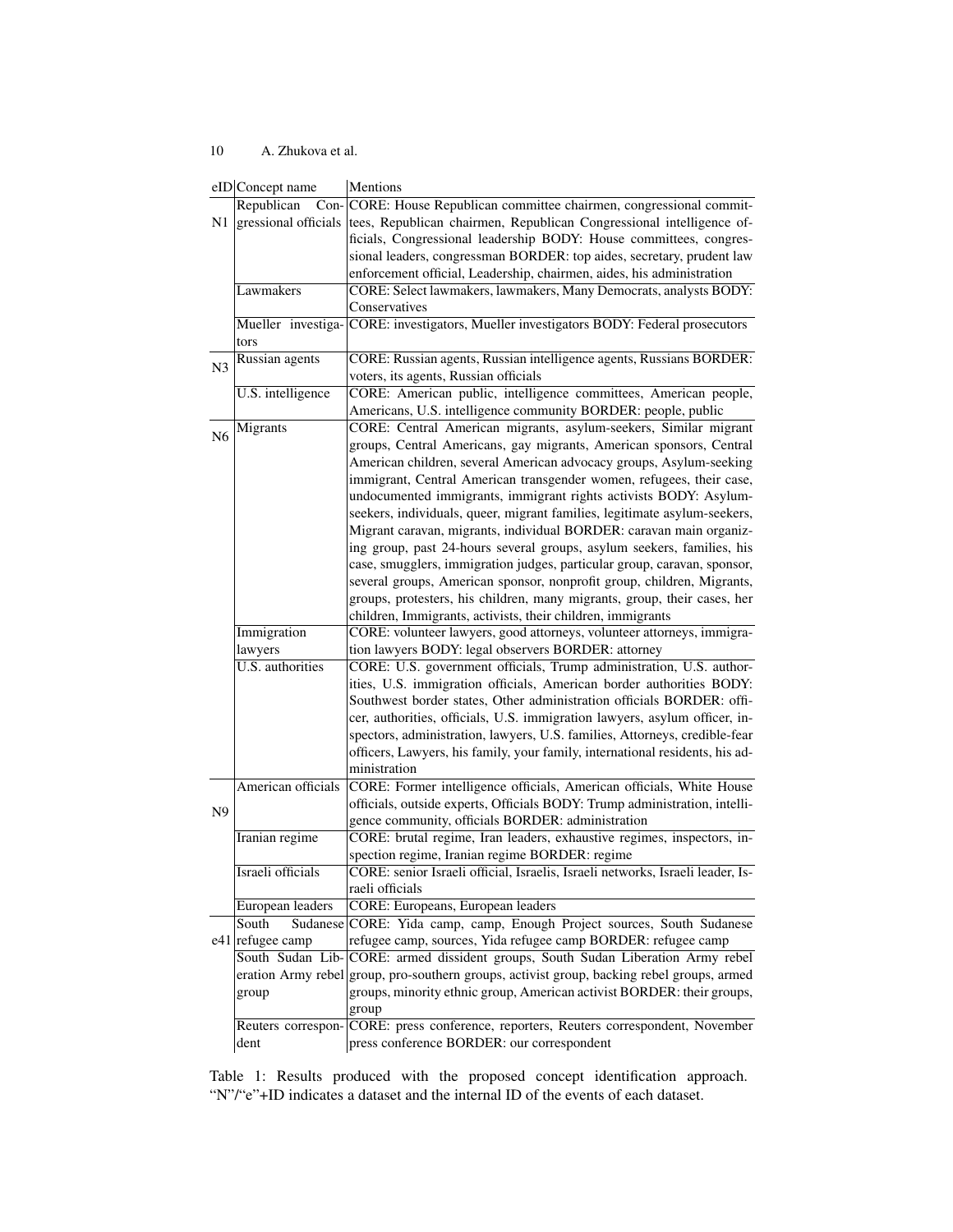<span id="page-10-0"></span>

|                | eID Concept name        | Mentions                                                                      |
|----------------|-------------------------|-------------------------------------------------------------------------------|
| N <sub>6</sub> | $cl_7$                  | Central American migrants, Central American children, several Ameri-          |
|                |                         | can advocacy groups, past 24-hours several groups, Other administration       |
|                |                         | officials                                                                     |
|                | migrants                | asylum-seekers, gay migrants, refugees, undocumented immigrants,              |
|                |                         | Asylum-seekers, migrants, asylum seekers, smugglers, Migrants, Immi-          |
|                |                         | grants, immigrants                                                            |
|                | groups                  | Similar migrant groups, caravan main organizing group, several groups,        |
|                |                         | groups, protesters, group, activists                                          |
|                |                         | American sponsors American sponsors, sponsor, American sponsor                |
|                | Immigration             | Asylum-seeking immigrant, U.S. immigration lawyers, volunteer                 |
|                | lawyers                 | lawyers, volunteer attorneys, immigration lawyers                             |
|                | case                    | their case, his case, their cases                                             |
|                | $cl_2$                  | migrant families, families, children, his children, her children, their chil- |
|                |                         | dren, U.S. families, his family                                               |
|                | cl <sub>0</sub>         | nonprofit group, many migrants, international residents                       |
|                | <b>U.S.</b> authorities | U.S. government officials, U.S. authorities, American border authorities,     |
|                |                         | authorities, officials, inspectors, legal observers                           |
|                | Asylum officers         | officer, asylum officer, credible-fear officers                               |
|                | Lawyers                 | lawyers, Attorneys, Lawyers, good attorneys, attorney                         |
|                | <b>NOT</b>              | Central Americans, Central American transgender women, immigrant              |
|                |                         | rights activists, immigration judges, individuals, individual, queer, legit-  |
|                |                         | imate asylum-seekers, Migrant caravan, caravan, particular group, your        |
|                |                         | family, Trump administration, U.S. immigration officials, Southwest bor-      |
|                |                         | der states, administration, his administration                                |
|                | officials               | American officials, White House officials, outside experts, Officials, of-    |
|                |                         | ficials, Israeli officials                                                    |
|                | $N9$ regime             | administration, brutal regime, exhaustive regimes, Iranian regime,            |
|                |                         | regime                                                                        |
|                | leaders                 | Iran leaders, Israeli leader, European leaders                                |
|                | $cl_4$                  | senior Israeli official, Israelis, Europeans                                  |
|                | <b>NOT</b>              | Former intelligence officials, Trump administration, intelligence commu-      |
|                |                         | nity, Israeli networks, inspectors, inspection regime                         |

Table 2: Concepts identified by hierarchical clustering from the similar mentions of N6 and N9 in Table [1.](#page-9-0) The concepts are more narrowly defined or contain conceptually unrelated mentions. A lot of mentions compared to the proposed approach remain unclustered ("NOT" cluster).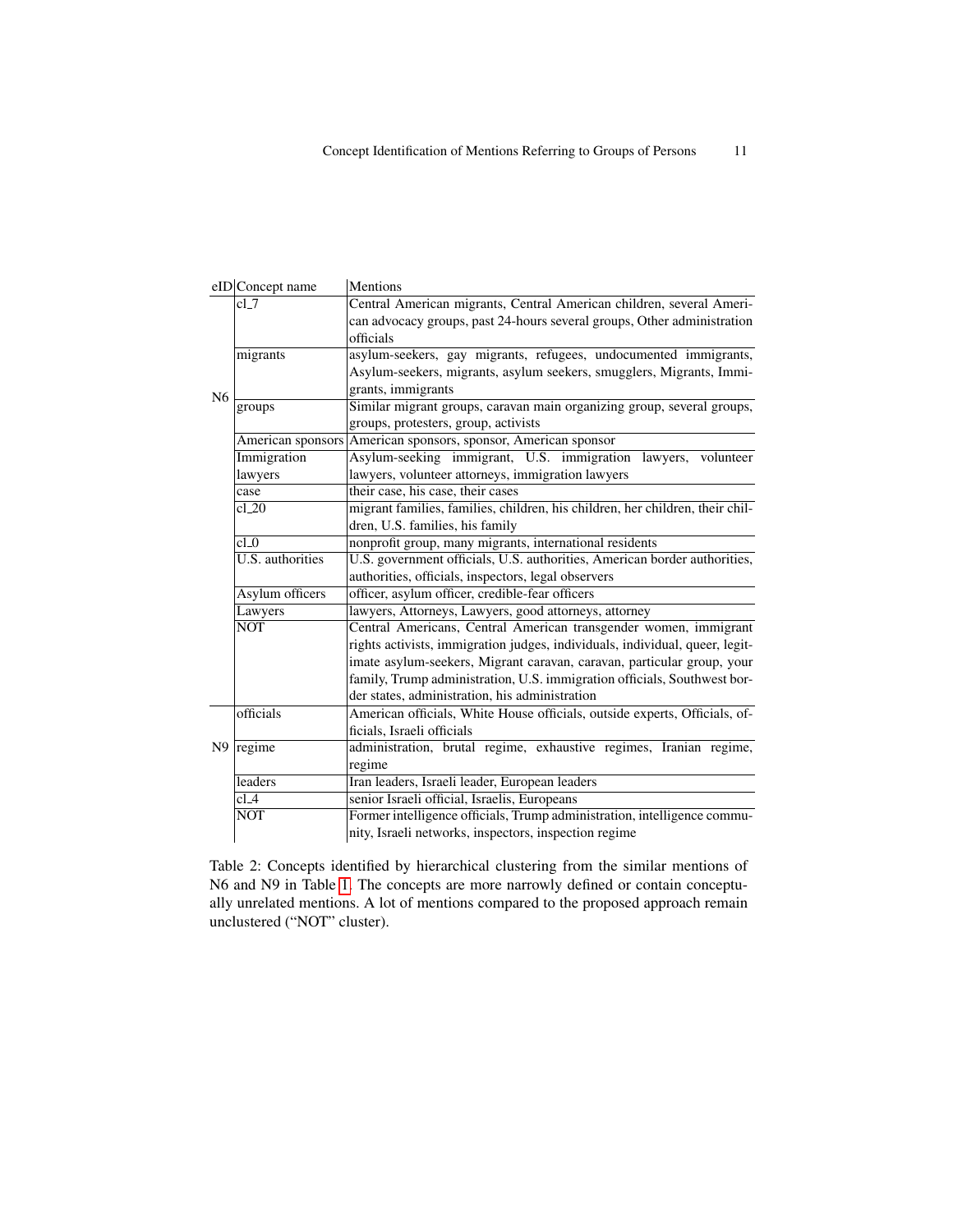of a CDCR model, our concept identification approach can have strong positive impact to the overall performance due the resolution of coreferential mentions of high lexical diversity. Such mentions are typically a subject of bias of word choice and labeling, i.e., contain biased wording that contains polarized connotation and typically is coreferential only in a narrow context of a reported event.

## 5 Conclusion and Future work

We proposed a clustering approach to identify both direct mentions referring to groups of individuals and indirect person mentions related to the geo-political entity (GPEs) or organizations, i.e., job titles that represent these entities. In our evaluation, we found that terms such as "American officials" were resolved reliably as mentions related to GPEs or organizations. Moreover, the approach capably clustered mentions that lack NE-components while maintaining a fine-grained level of conceptualization among the clusters of these mentions. Further, the approach resolved mentions referring to groups of individuals that have highly-context dependent synonymous or coreferential relations, as apposed to universal synonyms. Thus, we think the approach is a robust solution to cross-document coreference resolution (CDCR), especially when employed in texts containing coreferential mentions with high lexical diversity.

As future work directions, we seek to test the proposed approach with other word vector models, e.g., fastText [\[12\]](#page-12-13) and ELMo [\[16\]](#page-12-14), or phrase vector models [\[20\]](#page-12-15), pretrained and fine-tuned on event-related news articles. We also seek to address current shortcomings, e.g., to resolve one-word mentions without modifiers, e.g., "officials," we plan to devise an additional word sense disambiguation step. Each particular occurrence of a one-word mention will be resolved based on the mention's the context. Lastly, we will perform a quantitative analysis of the approach applied to CDCR, i.e., tested on the state-of-the art manually annotated CDCR datasets.

## References

- <span id="page-11-3"></span>1. Ankerst, M., Breunig, M.M., Kriegel, H.P., Sander, J.: Optics: Ordering points to identify the clustering structure. In: Proceedings of the 1999 ACM SIGMOD International Conference on Management of Data. p. 49–60. SIGMOD '99, Association for Computing Machinery, New York, NY, USA (1999). [https://doi.org/10.1145/304182.304187,](https://doi.org/10.1145/304182.304187) [https:](https://doi.org/10.1145/304182.304187) [//doi.org/10.1145/304182.304187](https://doi.org/10.1145/304182.304187)
- <span id="page-11-1"></span>2. Cambria, E., Poria, S., Hazarika, D., Kwok, K.: Senticnet 5: Discovering conceptual primitives for sentiment analysis by means of context embeddings. In: Thirty-Second AAAI Conference on Artificial Intelligence (2018)
- <span id="page-11-2"></span>3. Cha, M., Gwon, Y., Kung, H.: Language modeling by clustering with word embeddings for text readability assessment. In: Proceedings of the 2017 ACM on Conference on Information and Knowledge Management. pp. 2003–2006 (2017)
- <span id="page-11-0"></span>4. Chen, N.C., Suh, J., Verwey, J., Ramos, G., Drucker, S., Simard, P.: Anchorviz: Facilitating classifier error discovery through interactive semantic data exploration. In: 23rd International Conference on Intelligent User Interfaces. pp. 269–280 (2018)
- <span id="page-11-4"></span>5. Cybulska, A., Vossen, P.: Using a sledgehammer to crack a nut? lexical diversity and event coreference resolution. In: LREC. pp. 4545–4552 (2014)